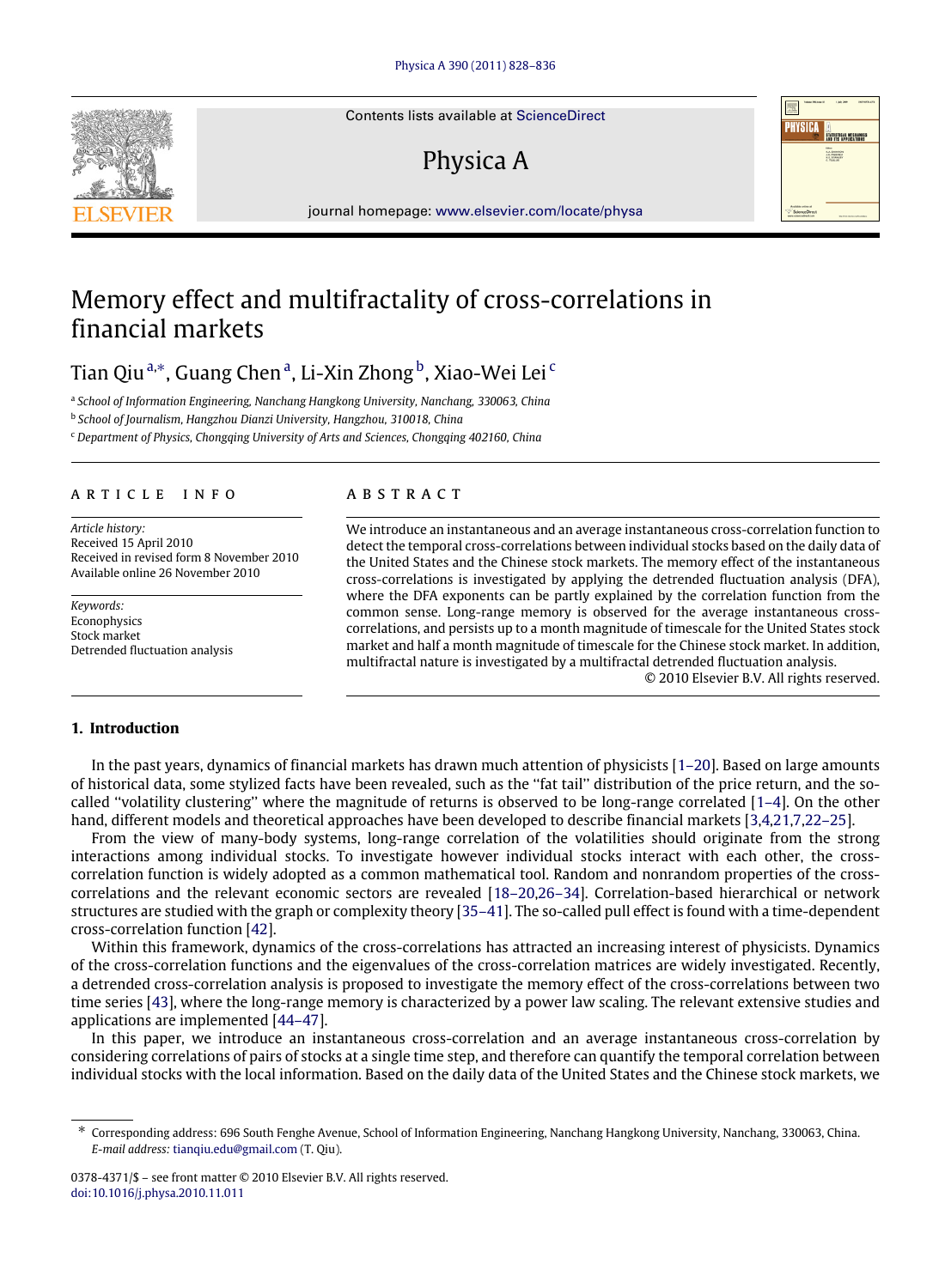study the memory effect of the instantaneous cross-correlations. More importantly, we examine the memory effect of the average instantaneous cross-correlations with different timescales of returns, and reveal the relevant multifractal nature.

The remainder of this paper is organized as follows. In the next section, we give the details of the datasets. In Section [3,](#page-1-0) we investigate the cross-correlations of pairs of individual stocks from the common sense and introduce the instantaneous cross-correlation, with both the price return and the volatility. Possible relation between the cross-correlation from the common sense and the memory effect of the instantaneous cross-correlation is discussed. In Section [4,](#page--1-12) we introduce the average instantaneous cross-correlation, and study the corresponding memory effect with different timescales of returns. Section [5](#page--1-13) reveals the multifractal properties of the average instantaneous cross-correlations. Finally, Section [6](#page--1-14) contains the conclusion.

#### **2. Datasets**

To obtain a comprehensive study, we analyze two different databases, the New York Stock Exchange (NYSE) and the Chinese Stock Market (CSM). The two markets are two typical financial markets, which represent the mature and the emerging markets, respectively. The NYSE is one of the oldest stock exchanges, whereas the CSM is a newly set up market in 1990. The investigated stocks of the NYSE include stocks of Basic Materials, Conglomerates, Consumer Goods, Finance, Healthcare, Industrial Goods, Services, Technology, Utilities, and of the CSM include stocks of Finance, Information Technology, Energy Resources, Basic Materials, Daily Consumer Goods, Non-Daily Consumer Goods, Industry, Public Utility, Medical and Health Care. We study the daily data of 249 individual stocks with 2900 data points from the year 1997 to 2008 for the NYSE, and the daily data of 259 individual stocks, with 2633 data points from the year 1997 to 2007 for the CSM.

### <span id="page-1-0"></span>**3. Cross-correlations from the common sense and the memory effect of the instantaneous cross-correlations**

We firstly consider the cross-correlation from the common sense, where the correlation function is defined with both the price return and the volatility. The price return *r<sup>i</sup>* of the *i*th stock is defined as the logarithmic price return of the *i*th stock over a time interval  $\Delta t'$ 

$$
r_i(t') = \ln(y_i(t')) - \ln(y_i(t'-\Delta t')), \qquad (1)
$$

where  $y_i(t')$  is the price of the stock  $i = 1, \ldots, N$  at time  $t'$ , and  $\Delta t'$  is the timescale. The volatility  $v_i$  of stock *i* is denoted by the absolute value of the price return, i.e.  $v_i(t') = |r_i(t')|$  [\[27\]](#page--1-15). To compare different stocks, we normalize the price return and the volatility as

$$
R_i(t', \Delta t') = \frac{r_i(t') - \langle r_i(t') \rangle}{\sigma_i^r},\tag{2}
$$

$$
V_i(t', \Delta t') = \frac{v_i(t') - \langle v_i(t') \rangle}{\sigma_i^v},
$$
\n(3)

where  $\sigma_i^r = \sqrt{\langle r_i^2\rangle - \langle r_i\rangle^2}$  and  $\sigma_i^v = \sqrt{\langle v_i^2\rangle - \langle v_i\rangle^2}$  are the standard deviations of  $r_i$  and  $v_i$ , respectively. The  $\langle\cdots\rangle$  takes time average over *t* ′ . The Return-based Cross-Correlation (*RCC*) and the Volatility-based Cross-Correlation (*VCC*) are then defined as

$$
RCC_{ij} = \langle R_i(t')R_j(t')\rangle, \tag{4}
$$

$$
VCC_{ij} = \langle V_i(t')V_j(t')\rangle.
$$
 (5)

The  $\langle \cdots \rangle$  takes time average over t'. The RCC<sub>ij</sub> and the VCC<sub>ij</sub> represent the cross-correlation between the returns and the volatilities of stocks *i* and *j*, respectively. If *RCC*<sub>*ij*</sub> > 0 (*VCC*<sub>*ij*</sub> > 0), it indicates that the returns (volatilities) of stocks *i* and *j* are positively correlated; if  $RCC_{ij} < 0$  ( $VCC_{ij} < 0$ ), it indicates that their returns (volatilities) are anti-correlated; if  $RCC_{ij} = 0$  (*VCC*<sub>*ij*</sub> = 0), it indicates that their returns (volatilities) are uncorrelated. The *RCC* and the *VCC* provide powerful measurements for the static cross-correlation between two individual stocks.

In our study, to examine the dynamic behavior of the cross-correlations, we introduce an Instantaneous Cross-correlation, which is also defined with both the Return (*RIC*) and the Volatility (*VIC*),

$$
RIC_{ij}(t') = R_i(t')R_j(t'),
$$
\n(6)

$$
VIC_{ij}(t') = V_i(t')V_j(t').
$$
\n
$$
(7)
$$

The *RICij* (*VICij*) considers the cross-correlation between the price returns (volatilities) of stocks *i* and *j* at a single time step, and therefore fluctuates according to the price dynamics. The memory effect of the *RIC* (*VIC*) series can be detected by the autocorrelation function, which however shows large fluctuations for nonstationary time series. Therefore, we apply the detrended fluctuation analysis (DFA) method [\[48,](#page--1-16)[49\]](#page--1-17).

For a time series  $A(t')$ , we eliminate the average trend from the time series by introducing  $B(t') = \sum_{t'}^{t'}$  $t'_{t''=1}[A(t'') - A_{ave}],$ where  $A_{ave}$  is the average of  $A(t')$  in the total time interval [1, *T*]. Dividing the total time interval into windows  $N_t$  with a